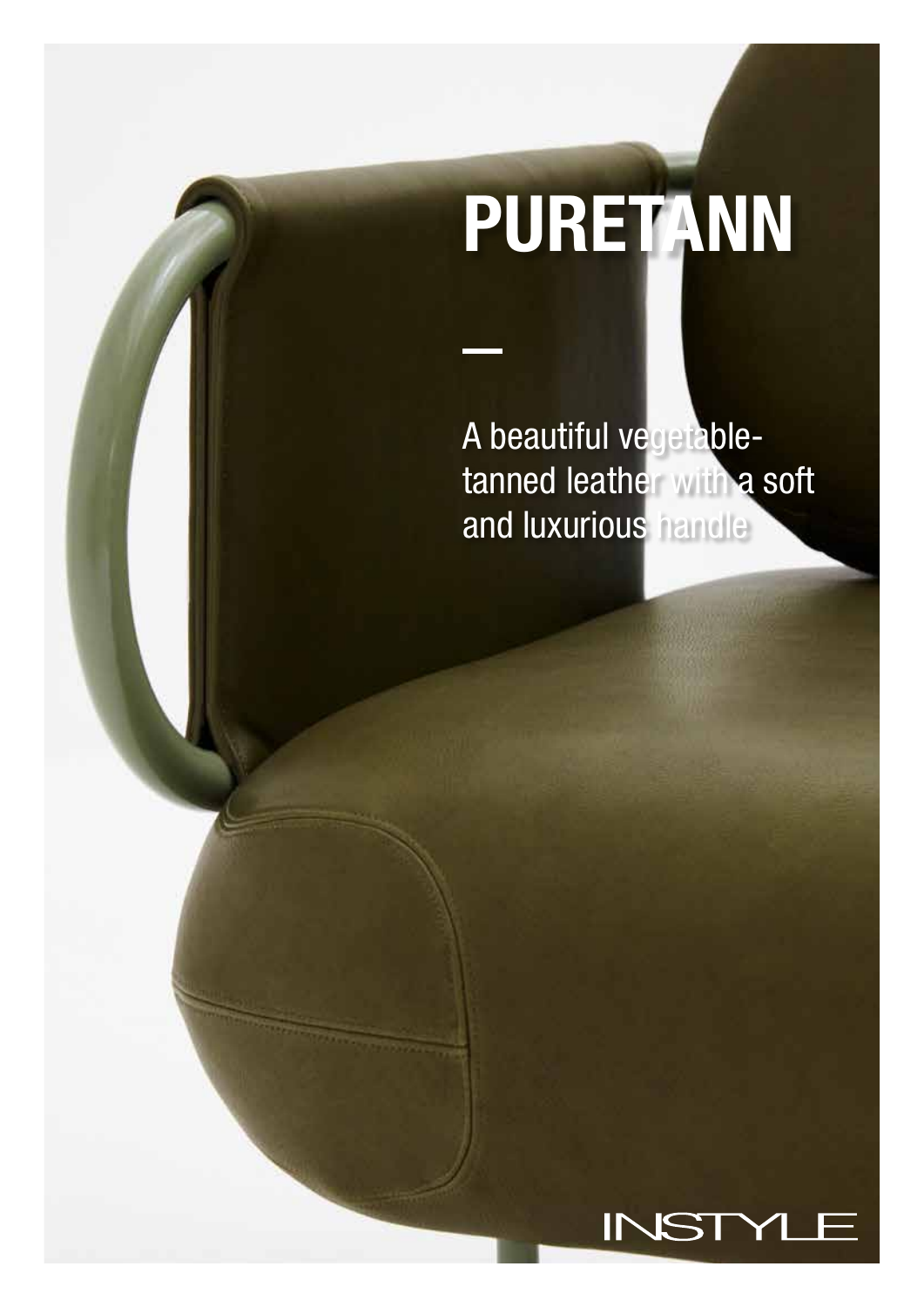## PURETANN





Guava Chilli





Rhino



Tara Rust Rust Sandstone Care Rust





Baize **Gumleaf** 



Roasted Coffee







Teddy Bear Cadbury



Black



Marmalade



Chianti Deep Purple